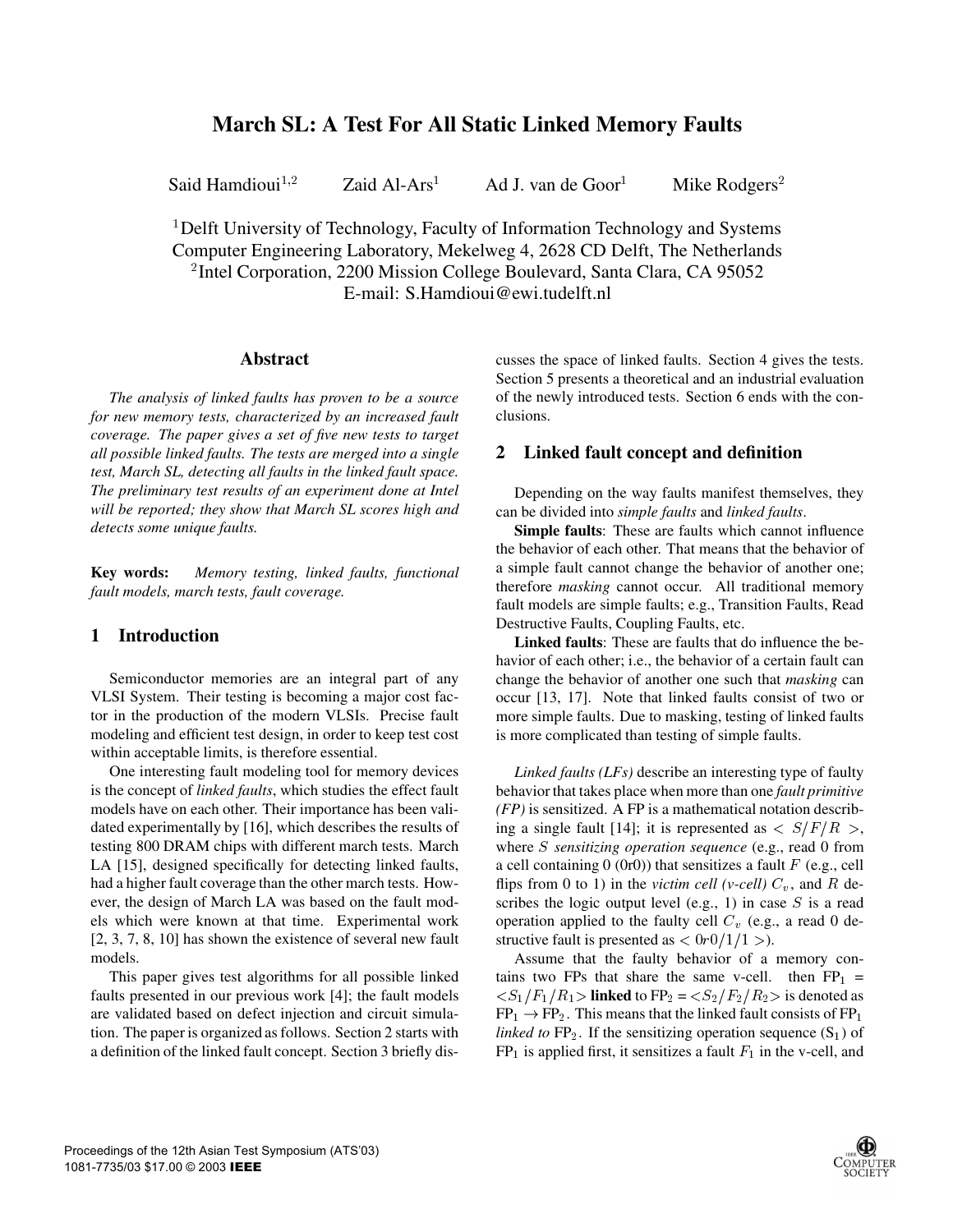

**Figure 1. Classification of linked faults**

when the  $S_2$  of FP<sub>2</sub> is applied next, it sensitizes a fault  $F_2$  in the *same v-cell*, but with a fault effect *opposite* to that of the  $S_1$  of  $FP_1$ . The net result is that the fault effect of  $FP_2$  masks the fault effect of  $FP_1$ . A  $FP_1 = \frac{S_1}{F_1/R_1}$  is **linked** to  $FP_2 = \frac{S_2}{F_2}{R_2}$  if the following three conditions are satisfied [4, 9]:

- 1. **Read operations of**  $\mathbf{FP}_1$  **and**  $\mathbf{FP}_2$  **do not detect a fault.** This condition guarantees that both  $FP_1$  and  $FP_2$ are not detectable by read operations that  $S_1$  or  $S_2$  may contain.
- 2. **2. FP**<sub>2</sub> masks FP<sub>1</sub>. This means that  $F_2 = \overline{F_1}$ . This condition ensures that the faulty behavior of  $FP<sub>2</sub>$  hides the faulty behavior sensitized by  $FP_1$  by masking it.
- 3. **3. FP is compatible with FP.** This condition applies only in the case  $S_2$  of the FP<sub>2</sub> is applied immediately after  $S_1$  to the same cell as the a-cell or the v-cell of  $FP_1$ . In that case, the final state of the a-cell (or of the v-cell) after performing  $S_1$ , should be the same as the initial state required by  $S_2$  of  $FP_2$ .

## **3 Linked fault space**

This section gives a short description of the linked fault space; for more details see [4, 9].

Figure 1 shows the three classes of the LFs based on a combination of two simple FPs. The considered simple FPs are single-cell and two-cell (i.e., coupling) faults. Because the 'linked to' relationship is *not commutative*, the classification also takes the order in which the two FPs are sensitized into consideration.

**1. The LFs involving a single cell (LF1s)**: They are based on a combination of two single-cell FPs. The LF is sensitized by sensitizing the two FPs sequentially in time to the same cell (i.e., v-cell).

**2. The LFs involving two cells (LF2s)**: These are based on a combination of two two-cell FPs, or on a combination of a single-cell FP and a two-cell FP. They are therefore divided into three types:

a. The  $LF2_{aa}$ : This LF is based on a combination of two two-cell FPs; both FPs have the same *aggressor cell* (*a-cell*)  $C_a$  as well as the same v-cell. The a-cell is the cell to which the sensitizing operation (or state) should be applied in order to sensitize the fault, while the v-cell is the cell where the fault appears; or alternatively, the operation applied to the v-cell will sensitize the fault in the v-cell, provided that the a-cell is in a given state.

- b. The  $LF2_{av}$ : This LF is based on a combination of one two-cell  $FP_1$  and one single-cell  $FP_2$ ; whereby the two-cell FP is sensitized first.
- c. The LF2 $_{va}$ : This LF is similar to LF2 $_{av}$ . However, in this case, first the single-cell FP should be sensitized; thereafter the two-cell FP.

**3. The LFs involving three cells (LF3s)**: They are based on a combination of two two-cell FPs which have different a-cells, but the same v-cell.

The single-cell and the two-cell FPs of Figure 1 can be any possible simple single-cell FPs, respectively any possible simple two-cell FP.

### **4 Tests for linked faults**

This section gives tests for LFs; see Figure 1. The tests for each class have been derived in such a way that first the test conditions have been established, which thereafter have been used to develop test algorithms. A detail description of such tests is given in [9]. Due to lack of space, only the tests of each fault (sub)class will be listed.

#### **4.1 March Tests for LF (sub)classes**

The LF space based on two different simple faults is divided into five (sub)classes; see Figure 1. Table 1 lists the march test for each fault (sub)class together with their test lengths (T.L.) as presented in [9].

#### **4.2 Test for all linked faults**

Table 2 summarizes the fault coverage of all tests presented in Table 1 [9]. It also shows their required test length

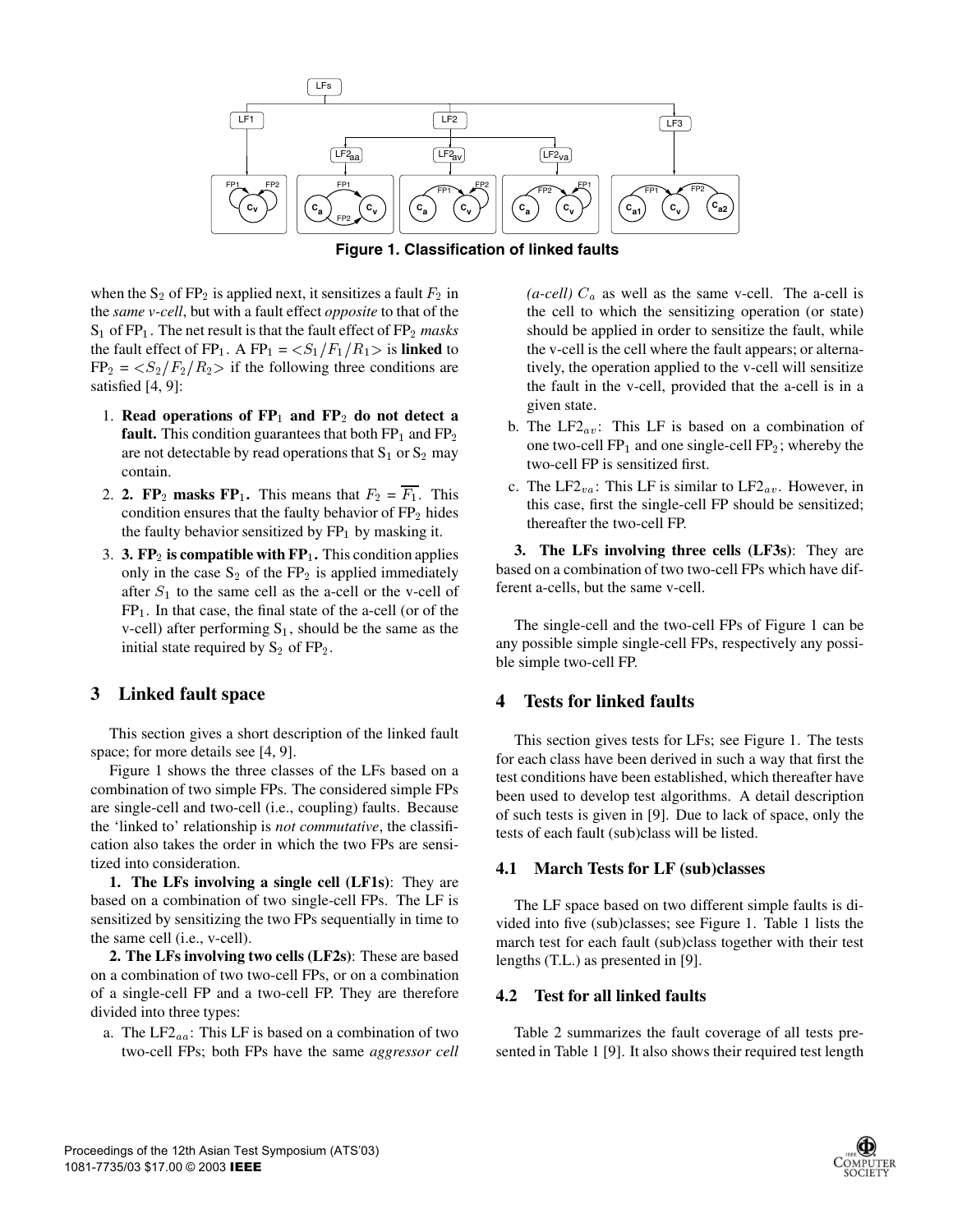|  |  |  |  | Table 1. March tests for the different linked faults (sub)classes |  |  |
|--|--|--|--|-------------------------------------------------------------------|--|--|
|--|--|--|--|-------------------------------------------------------------------|--|--|

| LF class   | March test        | Test description                                                                                                                                       | T.L |
|------------|-------------------|--------------------------------------------------------------------------------------------------------------------------------------------------------|-----|
| $\Box$ F1  | March LF1         | $\{\hat{\psi}(w0), \hat{\psi}(r0, r0, w1, w1, r1), \hat{\psi}(r1, r1, w0, w0, r0)\}\$                                                                  | 11n |
| $LF2_{aa}$ | March LF $2_{aa}$ | $\{\text{if } (w_0), \text{if } (r_0, r_0, w_1, w_1, r_1, r_1, w_0, w_0, r_0, w_1)\}$ $\{\text{if } (r_1, r_1, w_0, w_0, r_0, w_1, w_1, r_1, w_0)\}$   | 41n |
|            |                   | $\downarrow$ $(r0, r0, w1, w1, r1, r1, w0, w0, r0, w1); \downarrow$ $(r1, r1, w0, w0, r0, r0, w1, w1, r1, w0)$                                         |     |
| $LF2_{av}$ | March LF $2_{av}$ | $\{\hat{\mu}(w0), \hat{\mu}(r0, r0, w1, w1, r1), \hat{\mu}(r1, r1, w0, w0, r0)\}\$                                                                     | 11n |
| $LE_{va}$  | March LF2 $_{va}$ | $\{\hat{v}(w_0), \hat{v}(w_1, w_0, w_0, r_0, r_0), \psi(w_1, w_1, r_1, r_1), \hat{v}(w_0, w_1, w_1, r_1, \overline{r_1}), \psi(w_0, w_0, r_0, r_0)\}\$ | 19n |
| LE3        | March LF3         | $\{\hat{\mu}(w0);\hat{\eta}(r0,r0,w1,w1,r1,r1,w0,w0,r0);\}\ (r0,r0,w1,w1,r1,r1,w0,w0,r0);$                                                             | 38n |
|            |                   | $\hat{\mu}(w1);\hat{\uparrow}(r1,r1,w0,w0,r0,r0,w1,w1,r1); \hat{\uparrow}(r1,r1,w0,w0,r0,r0,w1,w1,r1)$                                                 |     |

(T.L.), including the initialization. In the table '+' indicates that the test detects the corresponding LF, and '-' indicates that the test does not cover, or only partially covers, the corresponding LFs. For example, March LF1 detects all LF1 faults and  $LF2_{av}$  faults; however, it does not detect (all) LF3 faults. The evaluation of each test is done by verifying whether the test satisfies the detection condition(s) of the corresponding linked fault (sub)class [9].

**Table 2. Summary of linked faults tests**

| Tests                   | -CL. | LF1 | LF2aa | LF2av | LF2va | LF3 |
|-------------------------|------|-----|-------|-------|-------|-----|
| March LF1               | 11n  |     | ٠     |       | ۰     |     |
| March LF <sub>2aa</sub> | 41n  |     |       |       |       |     |
| March LF <sub>2av</sub> | 11n  |     | ٠     |       | ٠     |     |
| March LF <sub>2va</sub> | 19n  |     |       |       |       |     |
| March LF3               | 38n  |     | ٠     |       |       |     |

The table clearly shows that March  $LF2_{aa}$  detects all considered linked faults. March  $LF2_{aa}$  will be referred from now on as **March SL**: a test for *all static linked faults*, based on two simple faults.

# **5 Evaluation of March SL**

This section first gives a quantitative analysis of the traditional tests regarding their capability of detecting the linked faults discussed in this paper [9]. Thereafter, the preliminary test results of an experiment done on Intel advanced high speed caches will be presented.

## **5.1 Analytical evaluation**

Table 3 summarizes the fault coverage of the most known memory tests for linked faults. The test length of each test is given;  $n$  denotes the size of the memory,  $R$  denotes the number of rows and  $C$  denotes the number of columns. The description of the tests of Table 3 are given below:

- 1. Scan [1]:  $\{\Uparrow(w0);\Uparrow(v0);\Uparrow(w1);\Uparrow(v0)\}$
- 2. MATS+ [12]:  $\{\mathcal{D}(w0)$ ;  $\mathcal{D}(r0, w1)$ ;  $\mathcal{\psi}(r1, w0)$ }
- 3. MATS++ [5]:  $\{\mathcal{D}(w0) \; \mathcal{D}(r0, w1); \mathcal{D}(r1, w0, r0)\}$
- 4. March C- [11, 17]:  $\{\hat{\psi}(w0)$ ;  $\hat{\psi}(r0,w1)$ ;  $\hat{\psi}(r1,w0)$ ;  $\Downarrow$   $(r0, w1); \Downarrow$   $(r1, w0); \Downarrow$   $(r0)$
- 5. PMOVI [6]:  $\{\Downarrow (w0); \Uparrow (r0, w1, r1); \Uparrow (r1, w0, r0);$  $\downarrow$   $(r0, w1, r1); \downarrow$   $(r1, w0, r0)$
- 6. March SR [8]:  $\{\Downarrow (w0); \Uparrow (r0, w1, r1, w0);$  $\Uparrow(r0,r0); \Uparrow(w1); \Downarrow(r1,w0,r0,w1); \Downarrow(r1,r1)$
- 7. Galpat [5]:  $\{\Uparrow(w0);\Uparrow_b(w1_b,\Uparrow_{-b} (r0,r1_b),w0_b);$  $\Uparrow (w1); \Uparrow_b (w0_b, \Uparrow_{-b} (r1, r0_b), w1_b)\}$

Galpat has a time complexity of  $O(n^2)$ , where *n* is the size the memory cell array. It starts with initializing the memory cell array to a known data-background (e.g.,  $\Uparrow$   $(w0)$ ). During the test, the base cell, which walks through the memory cell array, is written with the data complement value (i.e.,  $w1<sub>b</sub>$ ). Thereafter all other cells (i.e., *target cells*) are read, but after reading each target cell also the base cell is read (i.e.,  $\uparrow f_{-b}$   $(r0, r1_b)$ ). The base cell is finally written to the initial data-background (e.g.,  $w0<sub>b</sub>$ ) This whole sequence is then repeated with inverted data.

8. Walking 1/0 [17]:

 $\{\Uparrow (w0); \Uparrow_b (w1_b, \Uparrow_b (r0), r1_b, w0_b);$  $\Uparrow (w1); \Uparrow_b (w0_b, \Uparrow_b (r1), r1_b, w0_b)\}$ 

Walking 1/0 is similar to Galpat; the difference is in reading the base cell. With Walking 1/0, after each step, all cells are read with the base cell last.

In the table, e.g., March C- detects 10 of 12 LF1 possible faults, 10 of 24 LF2<sub>aa</sub> faults, 11 of 16 LF2<sub>av</sub> faults, 9 of 18  $LF2_{va}$  faults, and 10 of 24 LF3 faults [9]. The total number of linked faults detected by March C- is then 50 from 94. The table clearly shows that a test with a higher test length does not necessarily have a higher fault coverage for linked faults, and that none of the tests can cover all considered linked faults. Even with all traditional tests of Table 3, a 100% FC of LFs can not be reached.

## **5.2 Industrial evaluation**

 ment at Intel, and applied to advanced SRAMs chips. The The tests shown in Table 3 have been used in an experi-

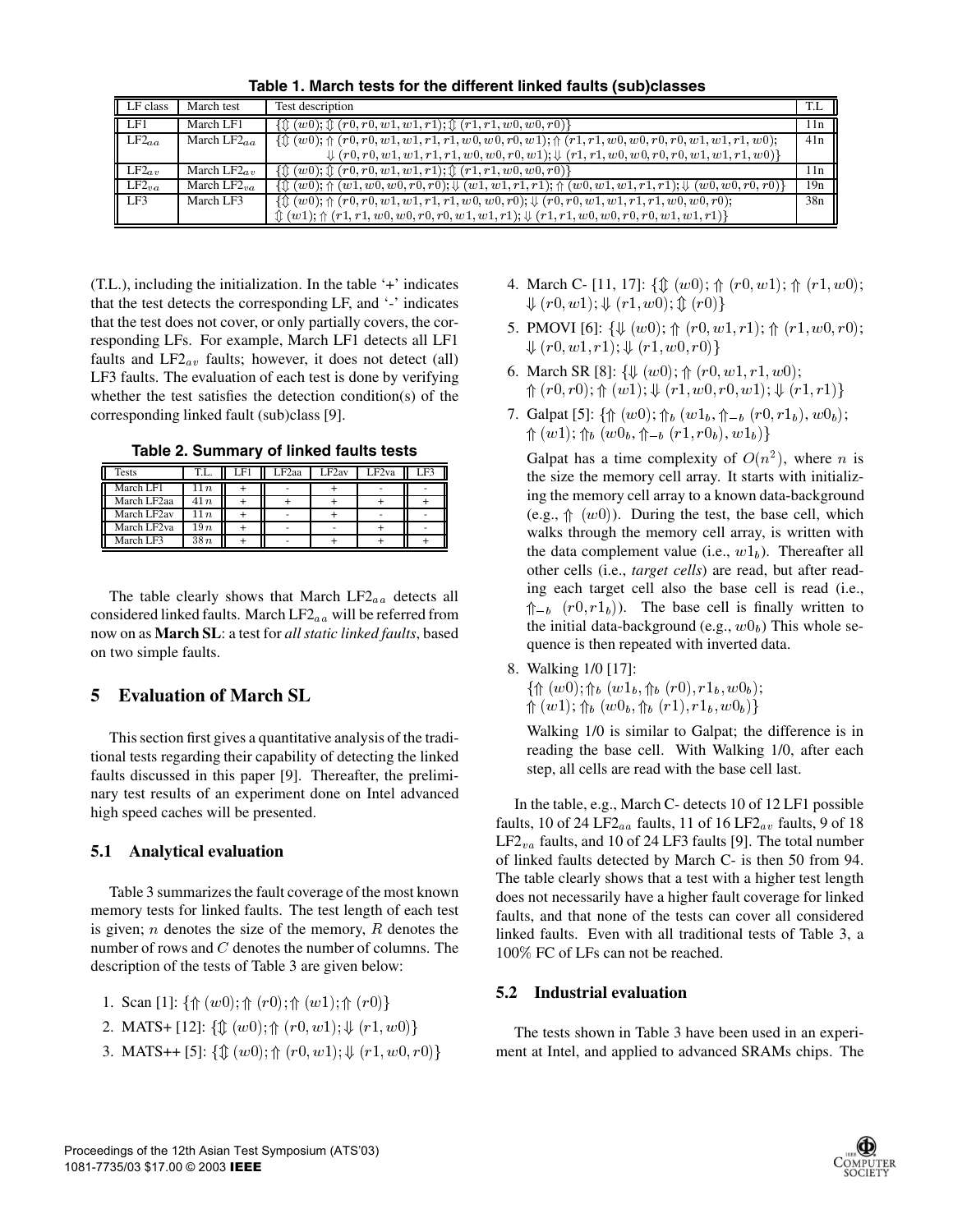| # | <b>Tests</b>    | Test Length | LF1   | $LF2_{aa}$ | $LF2_{av}$ | LF2 <sub>va</sub> | LF3   | <b>Total FC</b> |
|---|-----------------|-------------|-------|------------|------------|-------------------|-------|-----------------|
|   | Scan            | 4n          | 8/12  | 4/24       | 8/16       | 3/18              | 4/24  | 27/94           |
|   | Mats+           | 5n          | 8/12  | 0/24       | 8/16       | 1/18              | 0/24  | 17/94           |
| 3 | $Mats++$        | 6n          | 10/12 | 0/24       | 8/16       | 4/18              | 0/24  | 22/94           |
| 4 | March C-        | 10n         | 10/12 | 10/24      | 11/16      | 9/18              | 10/24 | 50/94           |
|   | <b>PMOVI</b>    | 13n         | 10/12 | 15/24      | 11/16      | 12/18             | 15/24 | 63/94           |
| h | March SR        | 14n         | 10/12 | 16/24      | 13/16      | 15/18             | 18/24 | 72/94           |
|   | Galpat          | $6n+4nRC$   | 10/12 | 13/24      | 9/16       | 14/18             | 13/24 | 59/94           |
| 8 | Walking 1/0     | $8n+2nRC$   | 8/12  | 12/24      | 9/16       | 10/18             | 12/24 | 51/94           |
| 9 | <b>March SL</b> | 41 n        | 12/12 | 24/24      | 16/16      | 18/18             | 24/24 | 94/94           |

**Table 3. Analytical comparison of the memory tests**

SRAM memory considered in this experiment has a size of 512KBytes, with a word size of  $B = 32$  bits, and is tested at 200 MHz.

### **5.2.1 Used stress combinations**

Each test has been applied using different stress combinations. The used stresses are the address orders and the databackgrounds. The used addressing stresses consist of two type of addressing:

**1. Fast X (fx)**: Fast X addressing is simply incrementing or decrementing the address in such a way that each step goes to the next row.

**2. Fast Y (fy)**: Fast Y addressing is simply incrementing or decrementing the address in such a way that each step goes to the next column.

A *data-background (DB)* is the pattern of ones and zeros as seen in an array of memory cells. The most common types of data-background are four:

- **2. Checkerboard (c)**: 010101.../ 101010
- **3. Column strip (cs)**: 000000.../ 111111
- **4. Row strip (rs)**: 010101...

### **5.2.2 Test results**

Table 4 lists the 40 total number of tests applied. A *test* consists of a *base test (BT)* (e.g., March C-) applied using a particular*stress combination (SC)*. The total number of tests is 40; that is the number of BTs (i.e., 11) multiplied with the corresponding number of SCs. Note that Galpat and Walking 1/0 are each implemented two times in their  $O(n\sqrt{n})$  e versions, which restrict the read operation actions only to the same column (e.g., GalColumn), to the same row, or to the same diagonal as the *base cell*. The column '#SC' gives the number of SCs each BTs is used with. A '+' in the table indicates that the corresponding SC is implemented, and a '-' denoted that it is not. E.g., Mats+ is implemented using 'fx-s' and 'fy-s' SCs.

All SCs have been implemented at high power supply voltage because generally testing at high voltage scores better than at low voltage. From the large volume of SRAM chips tested at wafer level and low temperature, 1577 chips failed; 1343 chips do fail all SCs (i.e., 40) while 201 chips do not. From now on, we will only concentrate on SRAM chips that do not fail all SCs since they are the most important.

Since the data base of the test results is very large, it has to be simplified for analysis purposes. Therefore we will first consider the fault coverage of each BT. The fault coverage of a BT is the *union* of the fault coverages of its corresponding SCs. A die belongs to the union if at least one SC of that BT found the die to be faulty. For example, Mats+ is implemented using fx-s and fy-s; the fault is considered detected if at least one of the two implementations of Mats+ detects the fault.

 $\sqrt{n}$  each BT pair; for example, the intersection of March C- and Table 5 shows the *intersections* and the *union* of the 11 BTs. A die belongs to the intersection of two BTs if both BTs found the die to be faulty, and belongs to the union of two BTs if at least one of the two BTs found the die to be faulty. The first column in each table gives the BT number; the second the column name of the BT. The column 'FC' lists the fault coverage of the corresponding BT; the column 'UFs' gives number of *unique faults (UFs)* each BT detects. Unique faults are faults that are only detected once with a single test; e.g., GalRow detects 9 unique faults that are not detected with any other test. The intersection and the union of each pair of BTs is shown in the rest of the table. The numbers on the diagonal give the fault coverage (FC) of the BTs, which are also listed in the column 'FC'. The part above the main diagonal shows the intersection for each BT pair, while the part under the diagonal lists the union of PMOVI is 179 and their union is 185. Based on the data of the table, one can conclude the following:

- Total number of faulty chips detected: 201.
- The best BT, in terms of FC, is March SL. However, this is a strong conclusion since not all BTs used the same SCs.
- There are 15 unique faults, detected by 5 tests listed in Table 6 with their FC.



**<sup>1.</sup> Solid (s)**: All 0s, all 1s.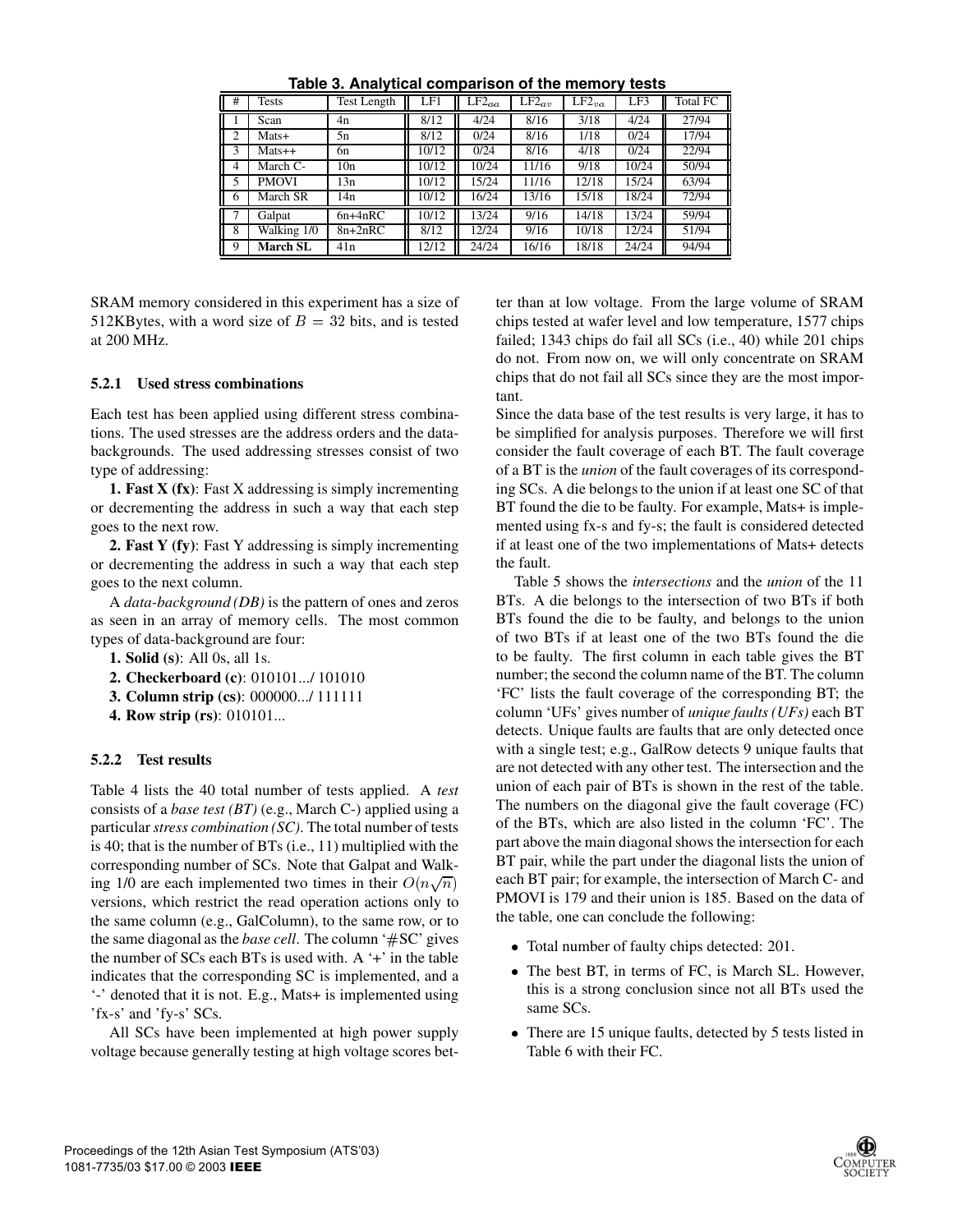| Table 4. List of used stress combinations |  |
|-------------------------------------------|--|
|-------------------------------------------|--|

| #  | <b>Base Test</b> | #              | <b>Stress combination</b> |           |           |           |              |              |              |                |
|----|------------------|----------------|---------------------------|-----------|-----------|-----------|--------------|--------------|--------------|----------------|
|    | (BT)             | SCs            |                           |           | fx        |           | fv           |              |              |                |
|    |                  |                | S                         | c         | <b>CS</b> | rs        | S            | $\mathbf{c}$ | <b>CS</b>    | rs             |
|    | GalColumn        |                | $^{+}$                    |           |           |           |              |              |              |                |
| 2  | GalRow           |                |                           |           |           |           | $\ddot{}$    |              |              |                |
| 3  | March C-         | 4              | $\overline{+}$            |           | $\ddot{}$ |           | $\ddot{}$    |              | $\mathrm{+}$ |                |
| 4  | Mats+            | $\overline{2}$ | $\ddot{}$                 |           |           |           | $\ddot{}$    |              |              |                |
| 5  | $Mats++$         | $\overline{2}$ | $\overline{+}$            |           |           |           | $\ddot{}$    |              |              |                |
| 6  | <b>PMOVI</b>     | 8              | $\ddot{}$                 | $\ddot{}$ | $\ddot{}$ | $\ddot{}$ | $\ddot{}$    | $\ddot{}$    | $\ddot{}$    | $\ddot{}$      |
|    | Scan             | 4              |                           | $\ddot{}$ | $\ddot{}$ | $\ddot{}$ | ۰            | $\ddot{}$    |              |                |
| 8  | March SL         | 8              | $\overline{+}$            | $+$       | $\ddot{}$ | $\ddot{}$ | $\ddot{}$    | $\ddot{}$    | $\ddot{}$    | $\overline{+}$ |
| 9  | March SR         | 8              | $\ddot{}$                 | $\ddot{}$ | $\ddot{}$ | $\ddot{}$ | $\ddot{}$    | $\ddot{}$    | $\ddot{}$    |                |
| 10 | WalkColumn       |                | $\overline{+}$            |           |           |           |              |              |              |                |
| 11 | WalkRow          |                |                           |           |           |           | $\mathrm{+}$ |              |              |                |

### **Table 5. Intersection and unions of BTs**

| #      | Test         | FC  | <b>UFs</b> |     | ◠   |     | 4   |     | 6   |     | 8   | q   | 10  |     |
|--------|--------------|-----|------------|-----|-----|-----|-----|-----|-----|-----|-----|-----|-----|-----|
|        | GalColumn    | 164 |            | 64  | 152 | 64  | 159 | 163 | 62  | 155 | 53  | 52ء | 160 | 151 |
| $\sim$ | GalRow       | 176 | 9          | 188 | 176 | 167 | 162 | 165 | 167 | 154 | 166 | 154 | 148 | 166 |
|        | March C-     | 183 | 0          | 83  | 192 | 183 | 174 | 177 | 79  | 165 | 182 | 166 | 160 | 168 |
| 4      | $MATS+$      | 175 | 0          | 180 | 189 | 184 | 175 | 173 | 173 | 162 | 75  | 160 | 156 | 162 |
|        | $MATS++$     | 177 |            | '78 | 188 | 183 | 179 | 177 | 175 | 164 | 176 | 162 | 160 | 164 |
| 6      | <b>PMOVI</b> | 181 |            | 183 | 190 | 185 | 183 | 183 | 181 | 164 | .79 | 164 | 158 | 168 |
|        | Scan         | 168 |            | 77  | 190 | 186 | 181 | 181 | 185 | 168 | 165 | 160 | 155 | 155 |
| ō      | March SL     | 185 | 3          | 186 | 195 | 186 | 185 | 186 | 187 | 188 | 185 | 167 | 159 | 167 |
| Q      | March SR     | 170 |            | 181 | 192 | 187 | 185 | 185 | 187 | 178 | 188 | 170 | 152 | 154 |
| 10     | WalkColumn   | 160 | 0          | 164 | 188 | 183 | 179 | 177 | 183 | 173 | 186 | 178 | 160 | 147 |
|        | WalkRow      | 168 |            | 181 | 178 | 183 | 181 | 181 | 181 | 181 | 186 | 184 | 181 | 168 |

**Table 6. BTs detecting unique faults**

| <b>BT</b>    | FC  | $# \text{UFs}$ |  |
|--------------|-----|----------------|--|
| GalRow       | 176 |                |  |
| <b>PMOVI</b> | 181 |                |  |
| Scan         | 168 |                |  |
| March SL     | 185 |                |  |
| March SR     | 170 |                |  |

It has been shown that linked faults can not be covered with any of the traditional tests, therefore March SL has been designed to target linked faults. The detected UFs by March SL are (probably) linked faults. Other BTs detecting UFs need more detailed analysis. These BTs detect faults that can not be explained using the well-known fault models. This means that additional fault models and/or fault classes exist. By analyzing each failed test for UFs, new fault models will be introduced; Failure analysis can also be used for better understanding of the underlying defect causing such SF behavior. A new test(s) with a shorter test length, targeting the detected UFs and replacing the non-linear empirical tests, can be constructed and used for further test purposes, instead of expensive ones. Note that the best test in terms of detecting UFs is GalRow. However it detects considerably fewer faults.

 Some BTs detect supersets of faults of other BTs. For example: GalColumn detects a superset of WalkColumn. Table 7 summarizes the BTs detecting supersets of faults of other ones. The initial 11 BTs of Table 4 can therefore be reduced to 7 BTs while achieving the same fault coverage; that means that the BTs covered by other ones can be removed.

#### **Table 7. List of BTs detecting supersets of other ones**

| BТ           | Covered BTs                            |
|--------------|----------------------------------------|
| GalColumn    | WalkColumn                             |
| March C-     | GalColumn, Mats++, WalkColumn, WalkRow |
| $MATS++$     | WalkColumn                             |
| <b>PMOVI</b> | WalkRow                                |
| March SL     | $Mats+$                                |

 The best union pair of BTs, in terms of FC, is the union of March SL and GalRow with FC=195.

### **5.2.3 Effect of stresses on March SL**

Table 8 shows the effect of SCs on March SL. The first column lists the uses SC; e.g., (fx,c) denotes 'fast x' addressing and 'checkerboard data-background'. The rest of the table